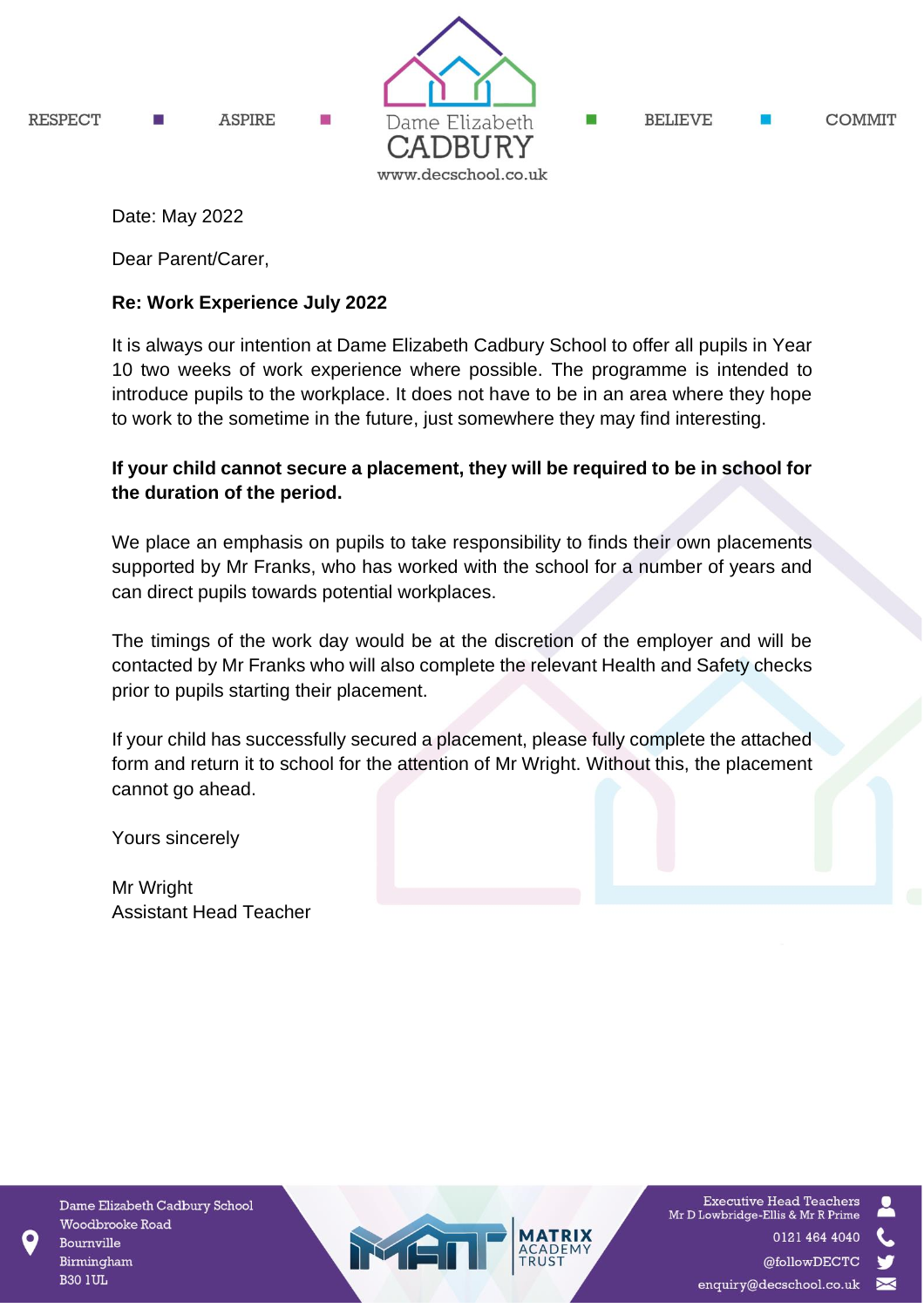

## **Work Experience Placement Details Monday 11/7/2022 – Thursday 21/07/2022**

| <b>Student Details</b><br>Name of Student:<br>Date of Birth:                                                   | Form: |
|----------------------------------------------------------------------------------------------------------------|-------|
| <b>Company Details - Please complete once the placement has been agreed with the provider</b><br>Name of Firm: |       |
| Address:                                                                                                       |       |
| Postcode:                                                                                                      |       |
| Full name of contact person:                                                                                   |       |
| Telephone number:                                                                                              |       |
| Type of work/tasks undertaken by the student:                                                                  |       |
| Dates of placement: Monday $11^{th}$ July – Thursday $21^{st}$ July                                            |       |
|                                                                                                                |       |
|                                                                                                                |       |
|                                                                                                                |       |
| <b>Company consent</b>                                                                                         |       |

I agree to the named student taking part in work experience at the abovenamed placement.

Signed: The Date:

MEI

(Contact person at placement)

**STUDENTS SHOULD RETURN THIS FORM BY FRIDAY 27th May. PLEASE NOTE: ALL PLACEMENTS MUST BE APPROVED BEFORE WORK EXPERIENCE STARTS – IF APPROVAL IS NOT GIVEN THE PLACEMENT CANNOT BE USED AND STUDENTS WILL BE IN SCHOOL FOR THE TWO WEEKS OF WORK EXPERIENCE.**

Dame Elizabeth Cadbury School Woodbrooke Road Bournville Birmingham **B30 1UL** 

**Executive Head Teachers** Mr D Lowbridge-Ellis & Mr R Prime 0121 464 4040 @followDECTC

enquiry@decschool.co.uk